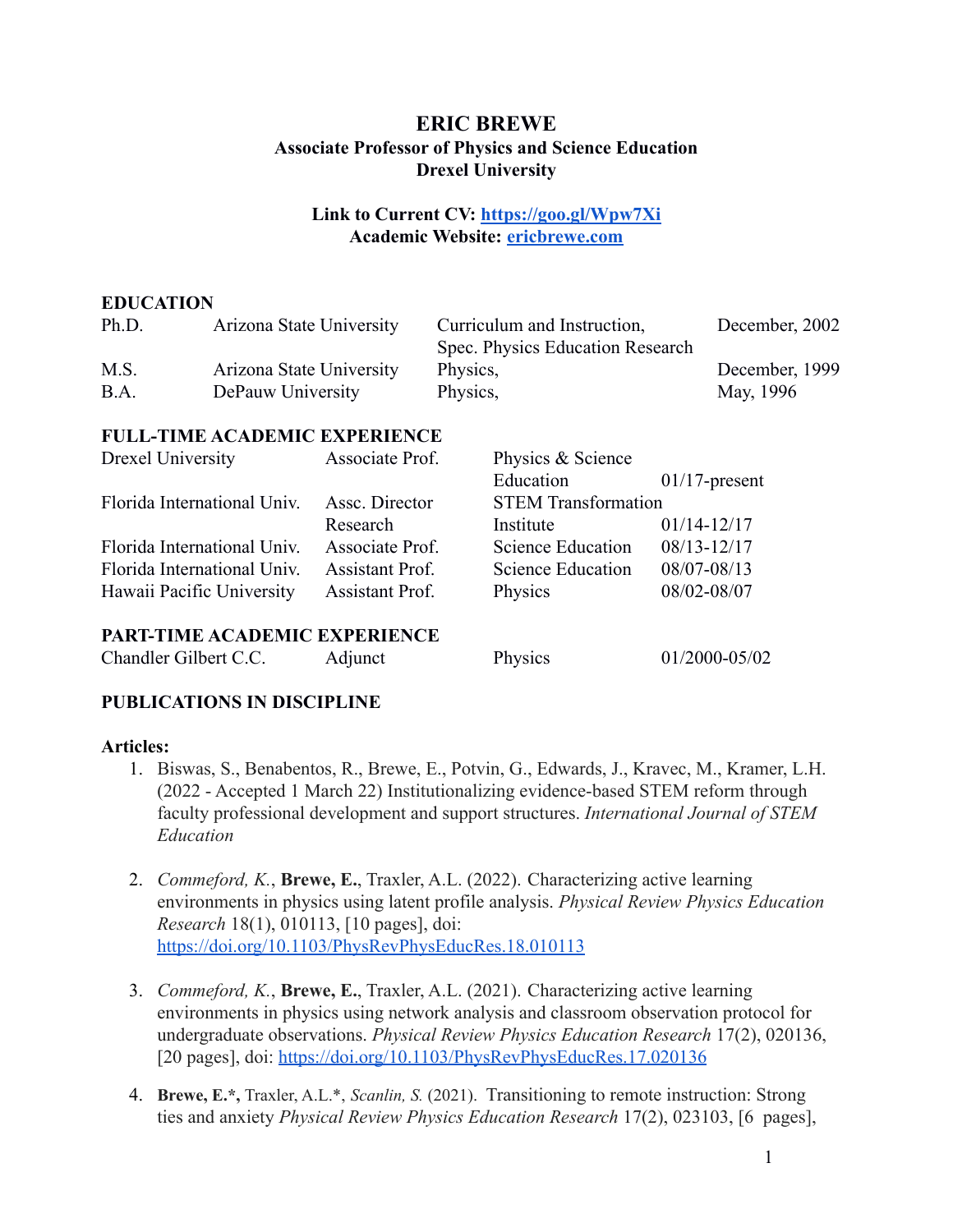doi: <https://doi.org/10.1103/PhysRevPhysEducRes.17.023103>

- 5. Traxler, A.L., Suda, T., **Brewe, E.**, & *Commeford, K.* (2020). Network positions in active learning environments in physics. *Physical Review Physics Education Research* 16(2), 020129, [20 pages], doi: <https://doi.org/10.1103/PhysRevPhysEducRes.16.020129>
- 6. Hazari, Z., Chari, D., Potvin, G., and **Brewe, E**. (2020). The Changing Nature of Physics Identity: Examining the relationship between interest, performance/competence, recognition, and sense of belonging for female undergraduates. *Journal of Research in Science Teaching* [25 pages], doi*:* <https://doi.org/10.1002/tea.21644>
- 7. McPadden, D*.*, **Brewe, E.**, Monsalve, C., and Sawtelle, V. (2020). Productive faculty resources activated by curricular materials: An example of epistemological beliefs in University Modeling Instruction *Physical Review - Physics Education Research* **16**(2), 020158, [16 pages], https://doi.org/10.1103/PhysRevPhysEducRes.16.020158
- 8. *Bartley, J.E.*, Riedel, M., Salo, T., Boeving, E.R., Bottenhorn, K.L., Bravo, E.I., Odean, R., Nazareth, A., Laird, R.W., Sutherland, M.T., Pruden, S.M., **Brewe, E.**, and Laird, A.R. (2019) Brain activity links performance in science reasoning with conceptual approach. *npj Science of Learning,* 4(20), [8 pages], doi: <https://doi.org/10.1038/s41539-019-0059-8>
- 9. *Williams, E.*, Zwolak, J., Dou, R., and **Brewe, E.** (2019). Engagement, integration, involvement: Supporting academic performance and developing a classroom social network. *Physical Review - Physics Education Research* 15(2), 020150, [15 pages], doi: <https://doi.org/10.1103/PhysRevPhysEducRes.15.020150>
- 10. Rodriguez, A.L., Stephans, D.P., **Brewe, E.**, Ramarao, I., Madhivanan, P., (2019) A network analysis of domestic violence beliefs among young adults in India. *Journal of Interpersonal Violence*, [26 pages] <https://doi.org/10.1177/0886260519889923>
- 11. Gonzalez, A.A., Bottenhorn, K.L., Bartley, J.E., Hayes, T., Riedel, M., Salo, T., Bravo, E.I., Odean, R., Nazareth, A., Laird, R.W., Sutherland, M.T., **Brewe, E.**, Pruden, S.M., and Laird, A.R., (2019) Sex differences in brain correlates of STEM anxiety. *npj Science of Learning* 4(18), [10 pages], doi: <https://doi.org/10.1038/s41539-019-0058-9>
- 12. Aycock, L.M., Hazari, Z., **Brewe, E.**, Clancy, K.B.H., Hodapp, T., and Goertzen, R.M. (2019) Sexual harassment reported by undergraduate female physicists. *Physical Review - Physics Education Research* 15(1) 010121 [13 pages], doi: <https://doi.org/10.1103/PhysRevPhysEducRes.15.010121>
- 13. **Brewe, E.** (2018). The roles of engagement: Network analysis for Physics Education Research. *Getting Started in Physics Education Research* (4)2. [17 pages], <https://www.compadre.org/Repository/document/ServeFile.cfm?ID=14725&DocID=4886>
- 14. McPadden, D., Dowd, J., & **Brewe, E**. (2018). Power Boxes: New representation for analyzing DC circuits. *The Physics Teacher* 56(6), 362-366, <https://doi.org/10.1119/1.5051147>
- 15. *Bartley, J. E.*, Boeving, E.R., Riedel, M.C., Bottenhorn, K.L., Salo, T., Eickhoff, S.B., **Brewe, E.**, Sutherland, M.T., Laird, A.R. (2018). Meta-analytic evidence for a core problem solving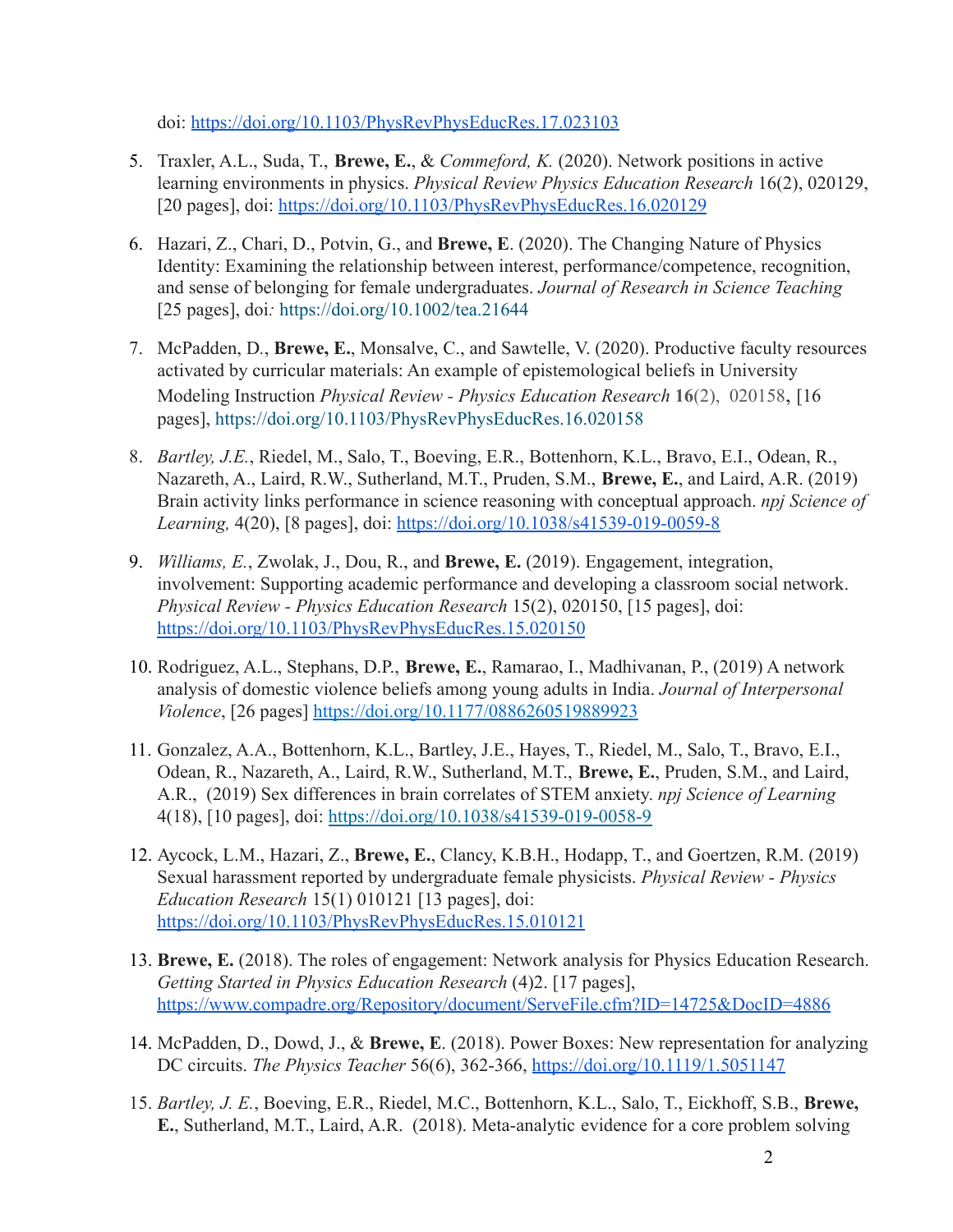network across multiple representational domains. *Neuroscience & Biobehavioral Reviews.* 92 [19 pages], doi: [doi.org/10.1016/j.neubiorev.2018.06.009](https://doi.org/10.1016/j.neubiorev.2018.06.009)

- 16. Dou, R., **Brewe, E.**, Potvin, G., Zwolak, J.P., & Hazari, Z. (2018). Understanding the Development of Interest and Self-Efficacy in Reformed Undergraduate Physics Courses. *International Journal of Science Education* [19 pages], doi: [10.1080/09500693.2018.1488088](https://doi.org/10.1080/09500693.2018.1488088)
- 17. **Brewe, E.,\*** Sawtelle, V.\*, (2018). Modeling Instruction for University Physics: Examining the Theory in Practice. *European Journal of Physics*, *Special Issue Modelling in Physics Instruction.* 39(5) 054001 [26 pages] <https://doi.org/10.1088/1361-6404/aac236> \*Co-first Authors.
- 18. **Brewe, E.\*,** *Bartley, J.E.*\*, Riedel, M.C., Sawtelle, V., Salo, T., Boeving, E.R., Bravo, E.I., Odean, R., Nazareth, A., Bottenhorn, K.L., Laird, R.W., Sutherland, M.T., Pruden, S.T., and Laird, A.R., (2018). Toward a neurobiological basis for understanding learning in Modeling Instruction physics courses. *Frontiers in ICT*, *Research Topic: Active Learning: Theoretical Perspectives, Empirical Studies and Design Profiles*. 5, [10 pages], doi: <https://doi.org/10.3389/fict.2018.00010> \*Co-first Authors.
- 19. Zwolak, J., Zwolak, M., & **Brewe, E.** (2018). Educational commitment and social networking: The power of informal networks.\* *Physical Review - Physics Education Research.* 14(1) 010131 [12 pages], doi: <https://doi.org/10.1103/PhysRevPhysEducRes.14.010131> \*Editors Choice
- 20. **Brewe, E.,** Dou, R.*,* Shand, R. (2018) Costs of Success: Financial Implications of Introductory Science Course Reform for Students, Administrators and Taxpayers, *Physical Review - Physics Education Research* 14(1), 010109 [8 pages], doi: <https://doi.org/10.1103/PhysRevPhysEducRes.14.010109>*.*
- 21. *McPadden, D.*, & **Brewe, E**. (2017). Impact of the second semester University Modeling Instruction course on students' representation choices. *Physical Review - Physics Education Research* 13(2), 020129 [15 pages], doi: <https://doi.org/10.1103/PhysRevPhysEducRes.13.020129>
- 22. Zwolak, J.P., Dou, R., *Williams, E.A.*, **Brewe, E.** (2017). Students' network integration as a predictor of persistence in introductory physics courses. *Physical Review - Physics Education Research* 13(1), 010113 [14 pages], doi: <https://doi.org/10.1103/PhysRevPhysEducRes.13.010113>
- 23. Hazari, Z., Goertzen, R.M., **Brewe, E.,** & Hodapp, T. (2017) The Importance of High School Physics Teachers for Female Students' Physics Identity and Persistence, *The Physics Teacher,* 55(2), 96-99, <http://dx.doi.org/10.1119/1.4974122>
- 24. **Brewe, E.**, Bruun, J., & Bearden, I. (2016) Using Module Analysis for Multiple Choice Responses: A New Method Applied to Force Concept Inventory Data, *Physical Review – Physics Education Research* 12(2), 020131 [19 pages], doi: <https://doi.org/10.1103/PhysRevPhysEducRes.12.020131>*.*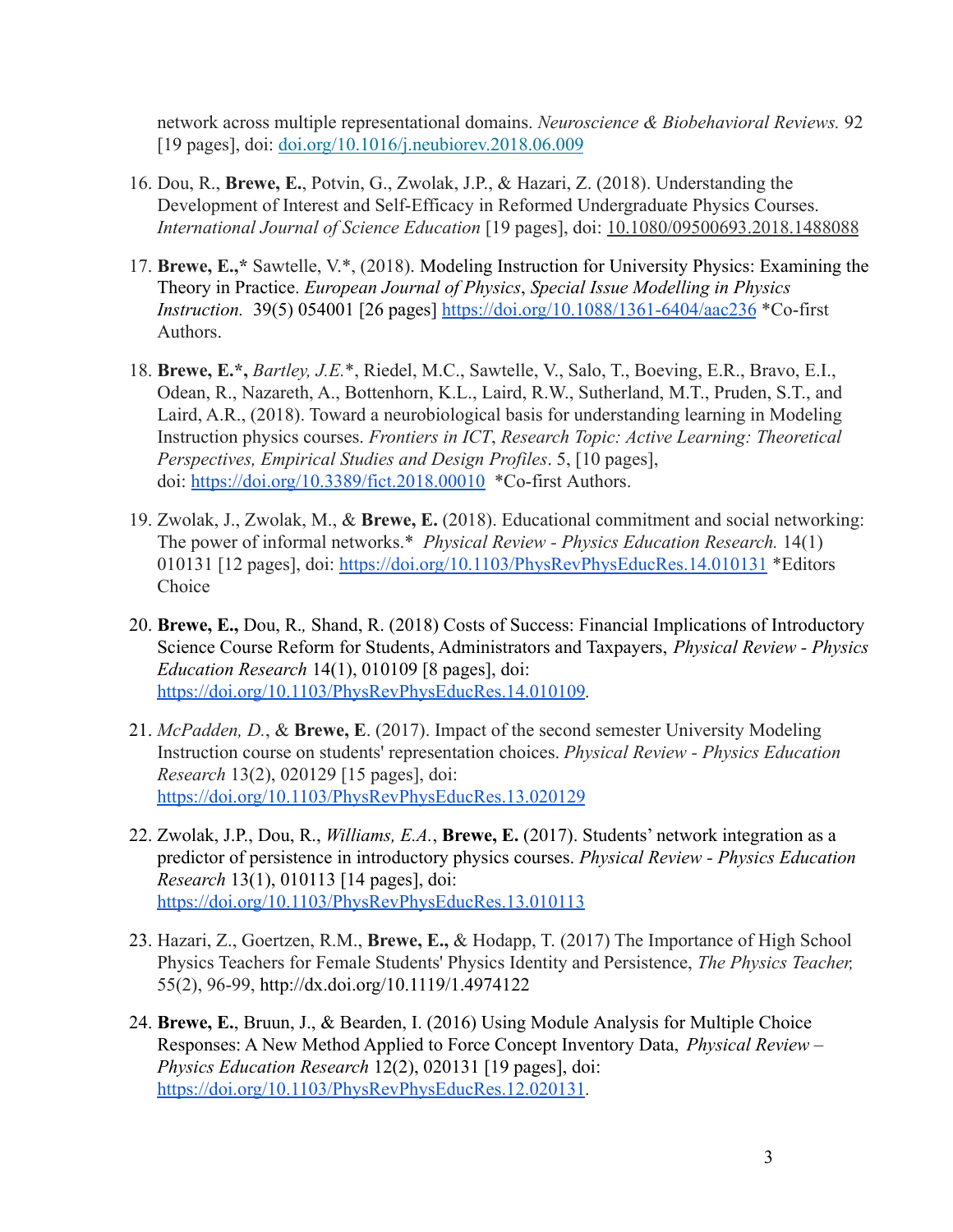- 25. *Dou, R.*, **Brewe, E.**, Zwolak, J., Potvin, G., *Williams, E.A.*, and Kramer, L.H. (2016). Beyond Performance Metrics: Examining a drop in students' physics self-efficacy through a social networks lens, *Physical Review – Physics Education Research* 12(2), 020124 [14 pages], doi: <https://doi.org/10.1103/PhysRevPhysEducRes.12.020124>.
- 26. Traxler, A., **Brewe, E.** (2015). Equity investigation of attitudinal shifts in introductory physics, *Physical Review Special Topics – Physics Education Research* 11(2), 020132 [7 pages], doi: [https://doi.org/10.1103/PhysRevSTPER.11.020132.](https://doi.org/10.1103/PhysRevSTPER.11.020132)
- 27. *Rodriguez, I*., Goertzen, R.M., **Brewe, E**., & Kramer, L.H. (2015). Developing a physics expert identity in a biophysics research group, *Physical Review Special Topics – Physics Education Research* 11(1), 010116 [15 pages] doi: [https://doi.org/10.1103/PhysRevSTPER.11.010116.](https://doi.org/10.1103/PhysRevSTPER.11.010116)
- 28. **Brewe, E**., Traxler, A.L., de la Garza, J.E., & Kramer, L.H., (2013). Extending positive C-LASS results across multiple instructors and multiple classes of Modeling Instruction, *Physical Review Special Topics – Physics Education Research* 9(2), 020116 [10 pages] doi: [https://doi.org/10.1103/PhysRevSTPER.9.020116.](https://doi.org/10.1103/PhysRevSTPER.9.020116)
- 29. Bruun, J., & **Brewe, E.** (2013). Talking and learning physics: Predicting future grades from network measures and FCI pre-test scores, *Physical Review Special Topics – Physics Education* 9(2), 020109, [13 pages], doi: [https://doi.org/10.1103/PhysRevSTPER.9.020109.](https://doi.org/10.1103/PhysRevSTPER.9.020109)
- 30. **Brewe, E.,** Pelaez, N.J., Cooke, T.J., (2013). Editorial: From Vision to Change: Educational Initiatives and Research at the Intersection of Physics and Biology, *CBE – Life Science Education*, 12(2), 117-119.
- 31. *Manthey, S*., **Brewe, E.** (2013). Towards University Modeling Instruction Biology: Adapting curricular frameworks from physics to biology, *CBE-Life Sciences Education*, *12*(2), 206-214 doi: <https://doi.org/10.1187/cbe.12-08-0136>
- 32. *Sawtelle, V*., **Brewe, E**. Goertzen, R.M. & Kramer, L.H. (2012). Identifying Events that Impact Self-Efficacy in Physics Learning, *Physical Review Special Topics - Physics Education Research,* 8, 020111, [18 pages], doi: [https://doi.org/10.1103/PhysRevSTPER.8.020111.](https://doi.org/10.1103/PhysRevSTPER.8.020111)
- 33. Goertzen, R.M., **Brewe, E**., Kramer, L.H. (2012) Expanded markers of success in introductory university physics, *International Journal of Science Education,* p. 1-27, [doi:10.1080/09500693.2012.718099](http://dx.doi.org/10.1080/09500693.2012.718099)
- 34. *Sawtelle, V*., **Brewe, E**. & Kramer, L.H. (2012) Exploring the Relationship Between Self-Efficacy and Retention of Students, both Men and Women, in Introductory Physics, *Journal of Research in Science Teaching* DOI: <https://doi.org/10.1002/tea.21050>
- 35. *Rodriguez, I*., **Brewe, E**., *Sawtelle, V*., & Kramer, L.H. (2012). Impact of Equity Models and Statistical Measures on Interpretations of Education Reform, *Physical Review Special Topics - Physics Education Research,* 8, 020103, [7 pages], doi: <https://doi.org/10.1103/PhysRevSTPER.8.020103>.
- 36. **Brewe, E**., Kramer, L.H., and *Sawtelle, V*., (2012). Investigating Student Communities with Network Analysis of Interactions in a Physics Learning Center, *Physical Review Special Topics*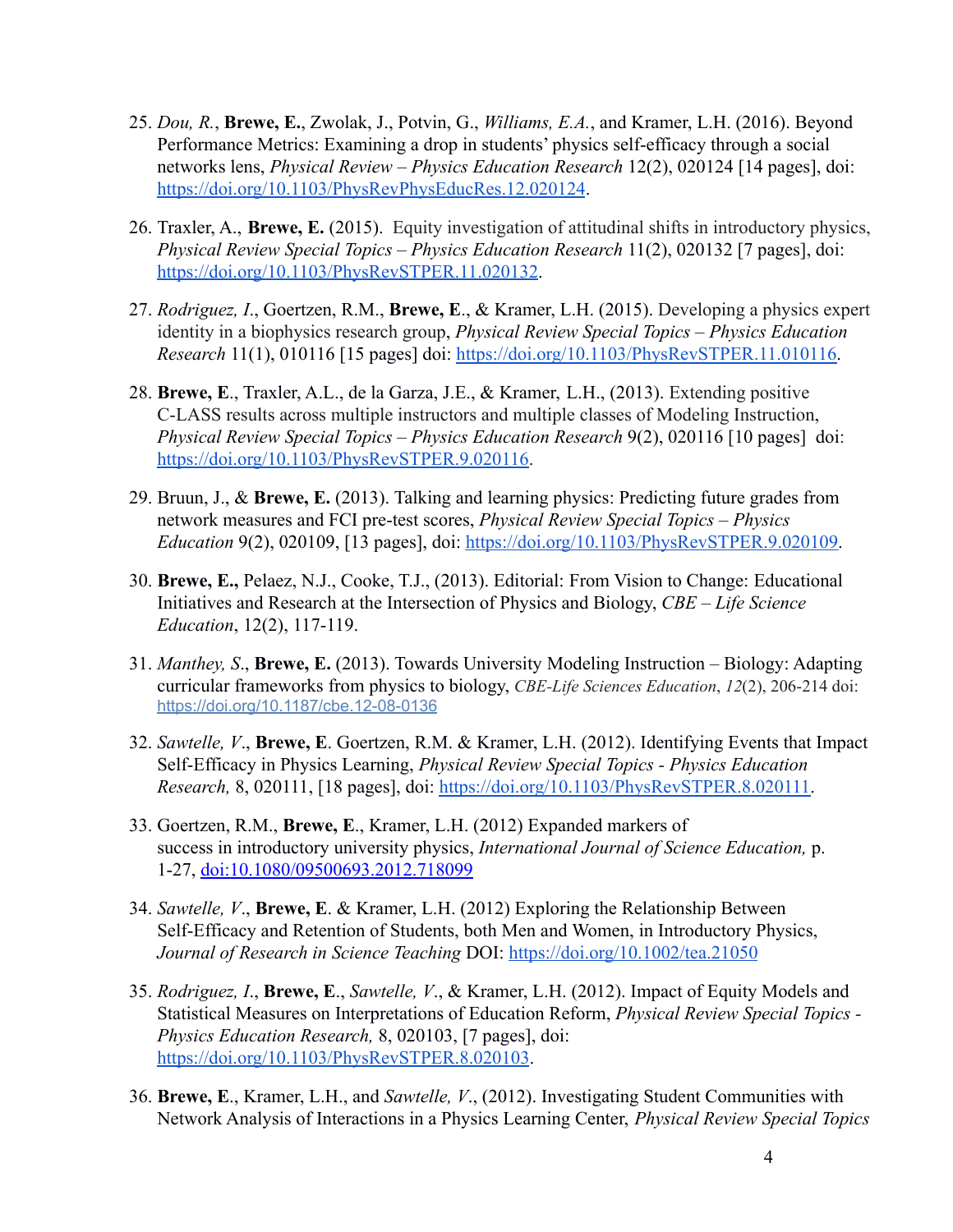*- Physics Education Research*, **8**, 010108, [8 pages], <https://doi.org/10.1103/PhysRevSTPER.8.010101>.

- 37. Goertzen, R., **Brewe, E**., Kramer, L., Wells, L., & Jones, D. (2011). Moving toward change: Institutionalizing reform through implementation of the Learning Assistant model and Open Source Tutorials. *Physical Review Special Topics - Physics Education Research*, 7, [9 pages]. Doi: <https://doi.org/10.1103/PhysRevSTPER.7.020105>
- 38. **Brewe, E**, (2011). Energy as a substance-like quantity that flows: Theoretical considerations and pedagogical consequences, *Physical Review Special Topics - Physics Education Research,* 7, 020106, [14 pages]. <https://doi.org/10.1103/PhysRevSTPER.7.020106>
- 39. Kramer, L.H., O'Brien, G.E., **Brewe, E**. (2010). The physics of change: Integrating science students into learning communities, *The Advocate,* 27(6), 5-8.
- 40. Weeks, O.I., E. Villamor, E. Tracey, M.,Stoddard, P., Shapiro, S., Makemson, J., Garcia, R., Gavassa, S., Philippi, T., Pitzer, T., Dewsbury, B., Narasimhan, G., McGoron, A., Bhaijee, S., Alberte, J., Graves, P., Gomez, R., Koptur, S., Galvez, M., Heffernan, J., Kos, L., Lowenstein, M., Rosenblatt, A., Baker, J., Quirke, M., **Brewe, E**., Tashakkori, A., (2010). QBIC, an interdisciplinary and quantitative biological sciences curriculum: concept to implementation. *Journal of Science Education, 12(1)*, 11-14.
- 41. **Brewe, E**., *Sawtelle, V*., Kramer, L.H., O'Brien, G.E., Rodriguez, I., & Pamela, P. (2010). Toward equity through participation in Modeling Instruction in introductory university physics, *Physical Review Special Topics-Physics Education Research***, 6,** 010106**,** [12 pages], <https://doi.org/10.1103/PhysRevSTPER.6.010106>.
- 42. **Brewe, E.,** Kramer, L., & O'Brien, G., (2009). Modeling Instruction: Positive attitudinal shifts in introductory physics measured with CLASS, *Physics Review Special Topics-Physics Education Research*, 5, 013102, [5 pages], <https://doi.org/10.1103/PhysRevSTPER.5.013102>.
- 43. *Sawtelle, V.*, **Brewe, E.,** & Kramer, L., (2009). A validation study of the Colorado Learning About Science Survey at a Hispanic-Serving Institution," *Physics Review Special Topics-Physics Education Research*, 5, 023101, [5 pages], <https://doi.org/10.1103/PhysRevSTPER.5.023101>.
- 44. **Brewe, E.** (2008). Modeling theory applied: Models in the university physics classroom, *American Journal of Physics* **76**(12), 1155-1160, [http://dx.doi.org/10.1119/1.2983148.](http://dx.doi.org/10.1119/1.2983148)
- 45. Hsu, L., **Brewe, E.**, Foster, T. M., & Harper, K. A. (2004) Problem Solving Resource Letter, *American Journal of Physics* **72**(9), 1147-1156, [http://dx.doi.org/10.1119/1.1763175.](http://dx.doi.org/10.1119/1.1763175)
- 46. **Brewe, E.**, (2004). Panel Discussion, Course Wrap-up, In Redish, E. F. & Vicentini, M. (Eds.), *Proceedings of the Enrico Fermi Summer School, Course CLVI.* Bologna; Italian Physical Society.

#### **Conference Proceedings**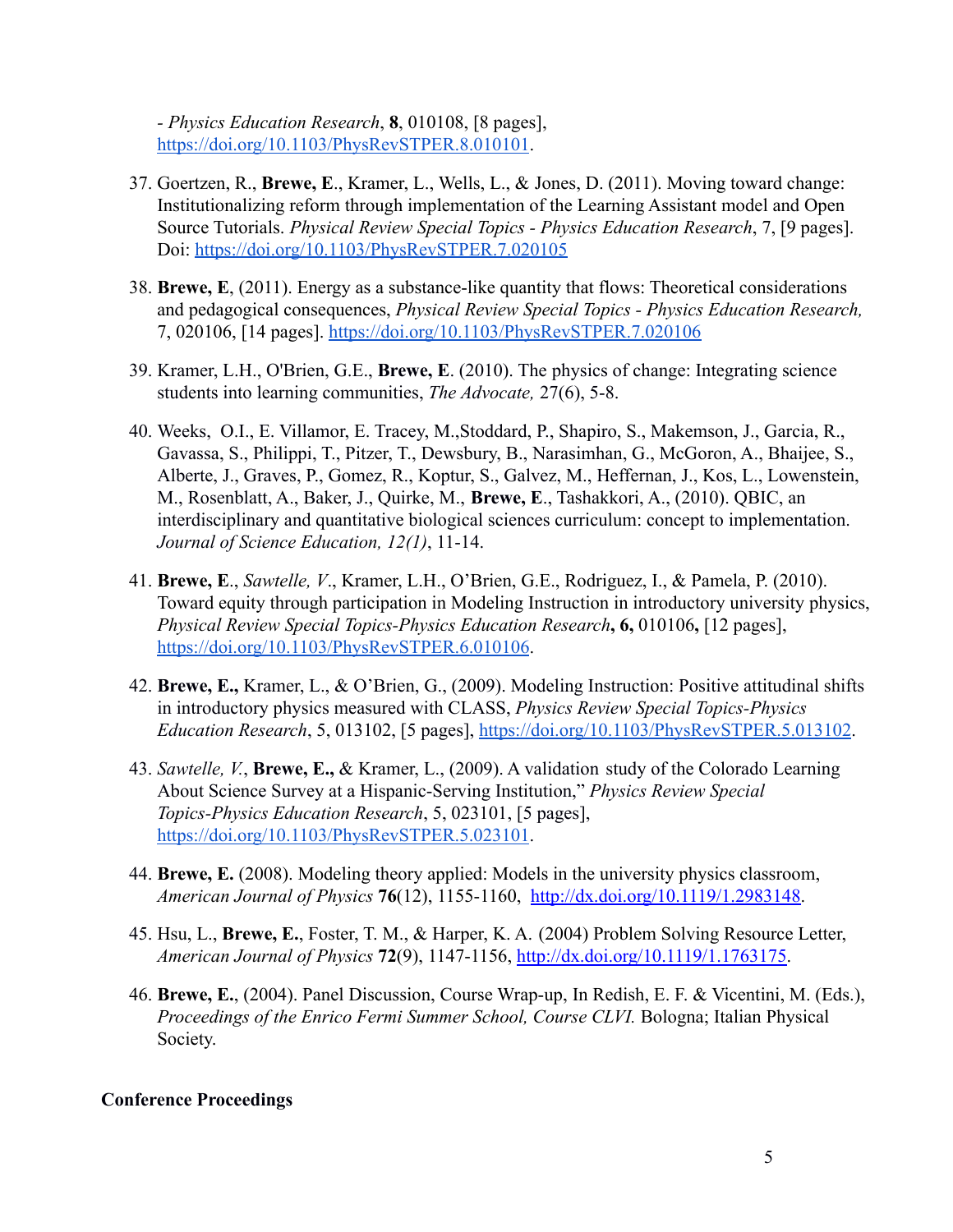- 1. *Franklin, M.,* **Brewe, E.,** Ponnock, A.R., & Goertzen, R.M., (2021 accepted) Examining reasons undergraduate women join physics, *2021 Physics Education Research Conference Proceedings* [Virtual Conference, August 4-5, 2021] edited by Bennett, M.B., Frank, B.W., and Vieyra, R.E.
- 2. *Commeford, K.*, **Brewe, E**. and Traxler, A. (2019) Characterizing active learning environments in physics: network analysis of Peer Instruction classrooms using ERGMs, *2019 Physics Education Research Conference Proceedings* [Provo, UT, July 24-25, 2019] edited by Cao, Y., Wolf, S., and Bennett, M.B., doi: [10.1119/perc.2019.pr.Commeford](http://dx.doi.org/10.1119/perc.2019.pr.Commeford)
- 3. Williams, E. A., Zwolak, J.P., and **Brewe, E.** (2017) Physics major engagement and persistence: a phenomenography interview study, *2017 Physics Education Research Conference Proceedings* [Cincinnati, OH, July 26-27, 2017], edited by Ding, L., Traxler, A., and Cao, Y., doi: [10.1119/perc.2017.pr.104.](http://dx.doi.org/10.1119/perc.2017.pr.104)
- 4. Zwolak, J.P., Dou, R., and **Brewe, E**. (2017) Student perceptions of the value of out-of-class interactions: Attitudes vs. Practice, *2017 Physics Education Research Conference Proceedings* [Cincinnati, OH, July 26-27, 2017], edited by Ding, L., Traxler, A., and Cao, Y., doi:[10.1119/perc.2017.pr.115.](http://dx.doi.org/10.1119/perc.2017.pr.115)
- 5. Zwolak, J.P. and **Brewe, E**. (2015). The impact of social integration on student persistence in introductory Modeling Instruction courses, *2015 PERC Proceedings*, College Park, MD, July 29-30, 2015, edited by A. D. Churukian, D. L. Jones, and Lin Ding.
- 6. *Williams, E.,* **Brewe, E.,** Zwolak, J.P., and *Dou, R*. (2015). Understanding Centrality: Investigating Student Outcomes within a Classroom Social Network, *2015 PERC Proceedings*, College Park, MD, July 29-30, 2015, edited by A. D. Churukian, D. L. Jones, and Lin Ding.
- 7. *McPadden, D*., and **Brewe, E.** (2015). Network Analysis of Students' Representation Use in Problem Solving, *2015 PERC Proceedings*, College Park, MD, July 29-30, 2015, edited by A. D. Churukian, D. L. Jones, and Lin Ding.
- 8. Kornreich-Leshem, H., **Brewe, E.**, Hazari, Z., Milani, M., Potvin, G. and Kramer, L. H. (2015) Evaluation of a Summer Bridge Program Using Multivariate Matching, *2015 PERC Proceedings*, College Park, MD, July 29-30, 2015, edited by A. D. Churukian, D. L. Jones, and Lin Ding.
- 9. *Cochran, G.L.,* Brookes, D.T., Kramer, L.H., & **Brewe, E**. (2013). A framework for assessing learning Assistants reflective writing assignments. *Proceedings of the 2012 Physics Education Research Conference,* AIP Press. Melville, NY. p. 15-18.
- 10. *Rodriguez,I.,* Goertzen, R.M., **Brewe, E**., & Kramer, L.H. (2013). Cookies as agents for community membership. *Proceedings of the 2012 Physics Education Research Conference,* AIP Press. Melville, NY. p. 342-345.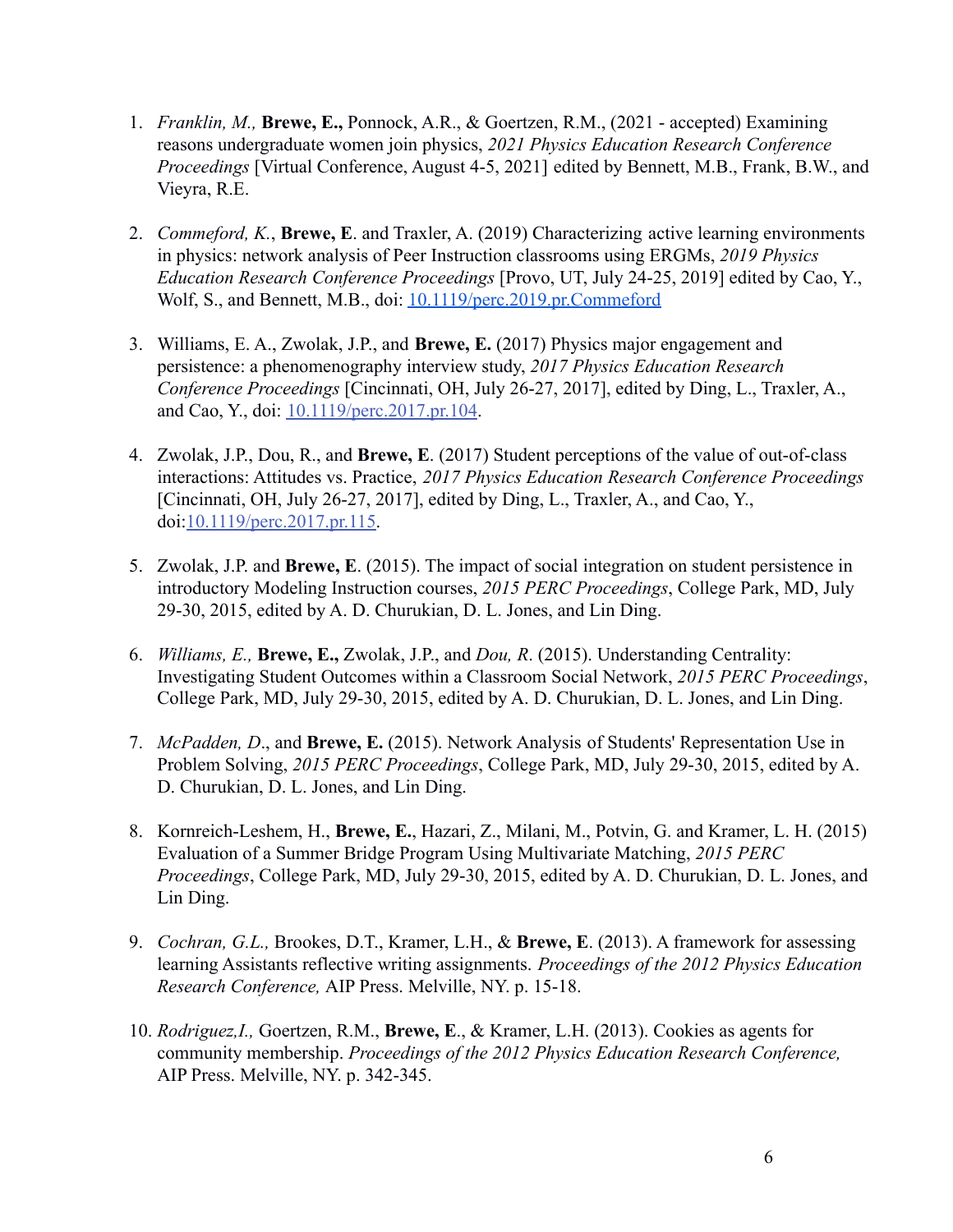- 11. *Samuels,N.,* **Brewe, E**., & Kramer, L.H., (2013). Instructional changes based on cogenerative physics reform. *Proceedings of the 2012 Physics Education Research Conference,* AIP Press. Melville, NY. p. 38-41.
- 12. *Mahadeo, J.V., Manthey, S.R.,* & **Brewe, E**. (2013). Regression analysis exploring teacher impact on student FCI post scores. *Proceedings of the 2012 Physics Education Research Conference,* AIP Press. Melville, NY. p. 278-281.
- 13. *Sawtelle, V*., **Brewe, E.,** Goertzen, R.M., Kramer, L., (2012). Creating Opportunities to Influence Self-Efficacy through Modeling Instruction, *Proceedings of the 2011 Physics Education Research Conference*, AIP Press. Melville, NY. 339-342.
- 14. *Rodriguez, I*., Goertzen, R. M., **Brewe, E.**, Goertzen, R.M., Kramer, L., (2012). Communicating Scientific Ideas: One Element of Physics Expertise, *Proceedings of the 2011 Physics Education Research Conference,* AIP Press. Melville, NY., 319-322
- 15. *Durden, J*., **Brewe, E.,** Kramer, L.H., (2012). "Implicit action": Understanding discourse management in Modeling Instruction, Proceedings of the 2011 Physics Education Research Conference, AIP Press, Melville, NY., 187-190.
- 16. Lee. M., Dancy, M., Henderson, C., and **Brewe, E**. (2012). Successes and constraints in the enactment of a reform, *Proceedings of the 2011 Physics Education Research Conference,* AIP Press. Melville, NY., 239-242.
- 17. *Sawtelle, V.,* **Brewe, E**., & Kramer, L.H., (2010). Positive Impacts of Modeling Instruction on Self Efficacy, *Physics Education Research Conference 2010, American Institute of Physics Conference Proceedings* v1289 p289-292.
- 18. *Rodriguez, I.,* **Brewe, E**., & Kramer, L.H. (2010) Constructing a model of physics expertise, *Physics Education Research Conference Proceedings 2010, American Institute of Physics Conference v1289,* 277-280.
- 19. **Brewe, E**., Kramer, L.H., & O'Brien, G.E. (2010). Changing participation through formation of student learning communities, *Physics Education Research Conference 2010, American Institute of Physics v1289*, p 85-88.
- 20. **Brewe, E.** Kramer, L., & O'Brien, G., (2009). Investigating Student Communities with Network Analysis of Interactions in a Physics Learning Center, In Sabella, M., Henderson, C., & Singh, C. (Eds.) *American Institute of Physics Conference Proceedings, Physics Education Research Conference*. (106-109). New York: American Institute of Physics Press.
- 21. *Sawtelle, V.*, **Brewe, E.,** & Kramer, L. (2009). An exploratory qualitative study of the proximal goal setting of two introductory Modeling Instruction physics students. In Sabella, M., Henderson, C., & Singh, C. (Eds.) *American Institute of Physics Conference Proceedings, Physics Education Research Conference*. (261-264). New York: American Institute of Physics Press.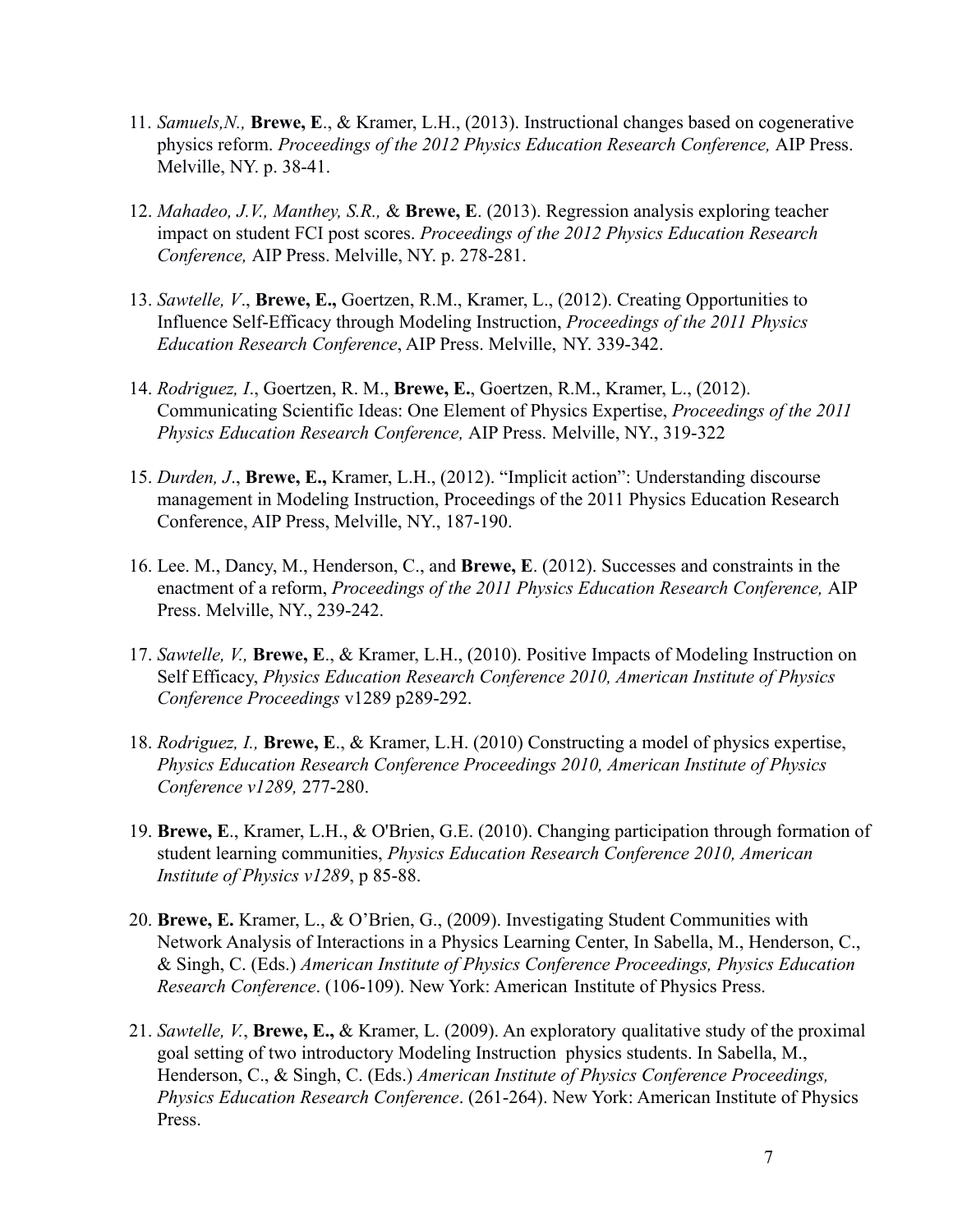- 22. **Brewe, E.** Kramer, L., & O'Brien, G., (2008) CLASS shifts in Modeling Instruction. In Henderson, C., Sabella, M., & Hsu, L., (Eds.) *American Institute of Physics Conference Proceedings, Physics Education Research Conference*. v1064, (79-82) New York: American Institute of Physics Press.
- 23. Wells, L., Valenzuela, R., **Brewe, E.,** Kramer, L., O'Brien, G., & Zamolla, E., (2008). Impacts of the FIU PhysTEC reform of introductory physics labs, In Henderson, C., Sabella, M., & Hsu, L., (Eds.) *American Institute of Physics Conference Proceedings, Physics Education Research Conference*. v1064, (227-230) New York: American Institute of Physics Press.
- 24. Dancy, M., **Brewe, E.,** & Henderson, C., (2007). Modeling success: Building community for reform, In Hsu, L, Henderson, C. & McCollough, L. (Eds.) *American Institute of Physics Conference Proceedings Physics Education Research Conference* V.951, (77-80). New York: American Institute of Physics Press

# **EDITED BOOKS & JOURNALS**

- Sandifer, C., & **Brewe, E.,** Editors, *Recruiting and Educating Future Physics Teachers: Case Studies and Effective Practices.* (American Physical Society, College Park, MD, 2015) <https://www.phystec.org/webdocs/EffectivePracticesBook.cfm>.
- **Brewe, E.** Sawtelle, V., Editors, *Focused Collection, Physical Review Special Topics Physics Education Research*, "Gender in Physics" (2016) [https://journals.aps.org/prper/edannounce/10.1103/PhysRevPhysEducRes.12.020001.](https://journals.aps.org/prper/edannounce/10.1103/PhysRevPhysEducRes.12.020001)
- **Brewe, E.,** Cooke, T.J., & Pelaez, N. Editors, *Special Issue, CBE- Life Science Education,* "Integrating Physics and Biology Education" (2013) <http://www.lifescied.org/content/12/2.toc>

# **OTHER PUBLICATIONS**

#### **PRESENTED PAPERS, AND LECTURES**

#### Plenary Talks - National Meetings

- **Brewe, E.** (2011). Teaching and Learning Physics, Plenary Talk, Foundations and Frontiers of Physics Education Research, Bar Harbor, ME.
- **Brewe, E.** (2011). The Physics Teacher's Dilemma, Plenary Talk, Physics Teacher Education Coalition National Meeting, Austin, TX.

#### Invited Talks/Posters - National Meetings

**Brewe, E.,** Pando, J., and Franklin, S., (2020) A toolkit for physics department advocacy (and survival) and its connection to EP3. American Physical Society April Meeting. Washington D.C (took place remotely due to COVID): American Physical Society.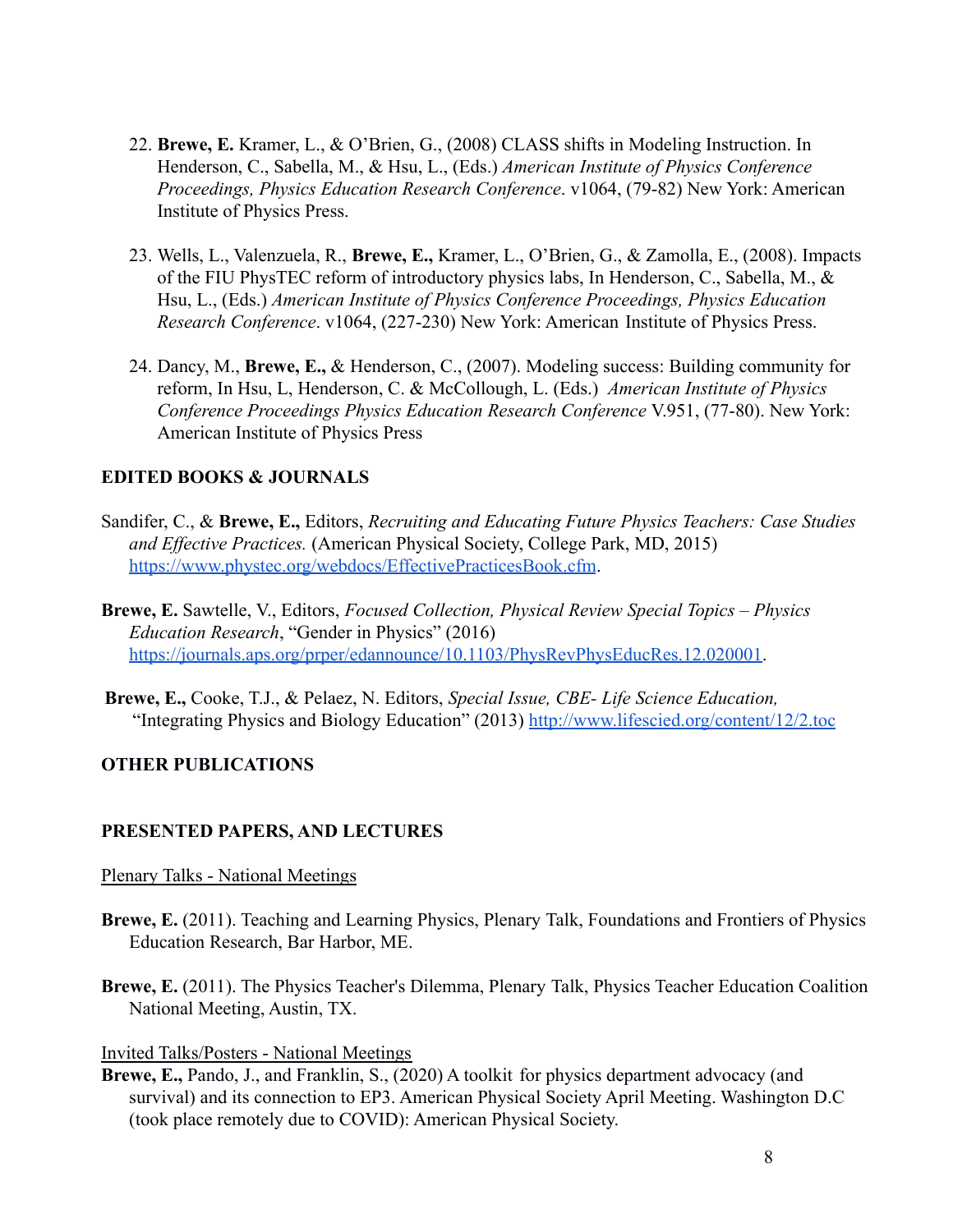- **Brewe, E.,** (2018). Roles of Engagement: Network analysis in PER. Colloquium Cornell University, Ithaca, NY.
- **Brewe, E.,** (2018). Roles of Engagement: Network analysis in PER. Invited Talk, American Association of Physics Teachers National Conference Summer, Washington, DC.
- **Brewe, E.,** (2018). Roles of Engagement: Network analysis in PER. Invited seminar, RISE Center, University of Maine, Bangor, ME.
- **Brewe, E.,** (2017). Models and Modeling in Introductory Physics, Invited seminar, Psychology and Education group at Temple University, Philadelphia, PA.
- **Brewe, E.**, (2016). Mining FCI data to more effectively diagnose student conceptions, Invited Talk American Association of Physics Teachers National Conference, Sacramento, CA.
- **Brewe, E.**, (2016). Ego Network Analysis of Upper Division Physics Student Survey, Invited Poster Physics Education Research Conference, Sacramento, CA.
- **Brewe, E.,** (2015). Including Students in Modeling Instruction, Invited colloquium in Physics Department at University of Pittsburgh, Pittsburgh, PA.
- **Brewe, E.,** (2015).The Emerging Role of Network Analysis in Physics Education Research, Invited colloquium in Physics Department at North Dakota State University, Fargo, ND.
- **Brewe, E.,** (2014). Engaging Students in Modeling Instruction, Invited colloquium in Physics Department at University of California - Berkeley, Berkeley, CA.
- **Brewe, E.,** (2014). Engaging Students in Modeling Instruction, Invited colloquium in Physics Department at Michigan State University, Lansing, MI.
- **Brewe, E.,** (2014). Modeling Physics Education Transformation as an Educational Ecosystem, Invited colloquium in CREATE for STEM Center at Michigan State University, Lansing, MI.
- **Brewe, E.,** (2012). Physics Education: An Ecological Analysis, Invited colloquium at Clemson University, Clemson, SC.
- **Brewe, E.,** (2012) Six Degrees: Social Network Analysis in Physics Education Research, Invited presentation at Physics Education Research Conference, Philadelphia, PA.
- **Brewe, E.,** Kramer, L.H., and Wells, L. (2012) Designing Modeling Instruction into Physics Teacher Preparation, Invited presentation at Physics Education Research Conference, Philadelphia, PA.
- **Brewe, E.,** Furton, K., Kramer, L.H., (2012) Modeling Instruction: A promising practice for recruitment of physics teachers, Invited presentation at Science and Math Teacher Imperative National Meeting, Alexandria, VA.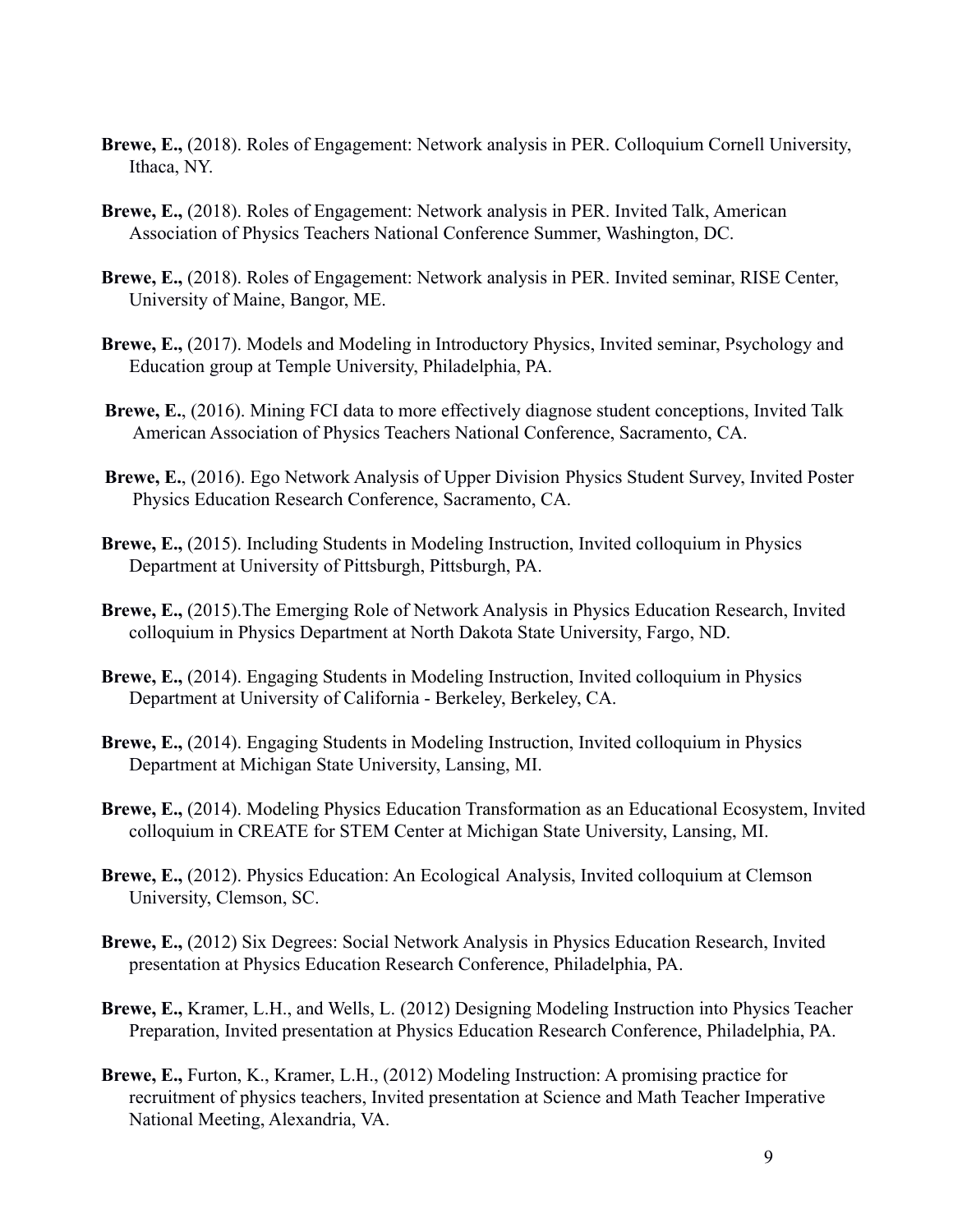- **Brewe, E.,** Finkelstein, N., Proffit, M.E., (2012) STEM Centers, Invited panel at Science and Math Teacher Imperative National Meeting, Alexandria, VA.
- **Brewe, E.,** (2012). The physics teachers dilemma: Modeling perspectives on what to teach today? Invited colloquium at University of Cincinnati, Cincinnati, OH.
- **Brewe, E.** (2011). "Building sustainable systems to support underrepresented students," Invited talk sponsored by Committee on Status of Women in Physics, at American Physical Society National Meeting, Ontario, CA.
- *Sawtelle, V.*, **Brewe, E.,** Kramer, L.H. (2011) "Sequential Logistic Regression: Predicting Success Through Self-Efficacy and Gender," Invited talk, American Association of Physics Teachers Winter Meeting, Jacksonville.
- **Brewe, E.**, Kramer, L.H. O'Brien, G.E. (2011) "Building an Educational Ecosystem that Fosters Growth of Physics Majors," Invited talk, American Association of Physics Teachers Winter Meeting, Jacksonville.
- Wells, L., Kramer, L., O'Brien, G.E., **Brewe, E.** (2011) "Undergraduate STEM Reform Drives Transformation of Physics Teacher Programs," Invited talk, American Association of Physics Teachers Winter Meeting, Jacksonville.
- **Brewe, E.**, Kramer, L.H. O'Brien, G.E. (2010) "Changing Participation through Formation of Student Learning Communities," Targeted Poster, Physics Education Research Conference, Portland.
- **Brewe, E.,** (2009). "Moving Beyond the classroom: Socio-cultural motivation for expanding the unit of analysis," Invited poster, Physics Education Research Conference, Ann, Arbor, MI.

Contributed Presentations/Posters - National Meetings

- **Brewe, E.,** Hazari, Z., Goertzen, R.M., Hodapp, T., and Ikehara, A. (2019) . Building Student Networks through CUWiP. Poster presented at American Association of Physics Teachers Conference, Provo, UT.
- **Brewe, E.,** Galloway, R., Hardy, J., Wood, A., Young, C., and Elley, E. (2019) Instructional fingerprinting, network analysis of Framework for Interactive Learning in Lectures (FILL) data. Poster presented at Physics Education Research Conference, Provo, UT.
- *Commeford, K.,* **Brewe, E.**, Traxler, A. (2018) Characterizing Active Learning in Physics, Talk presented at American Association of Physics Teachers National Conference, Washington, DC.
- *Price, V. E.*, **Brewe, E.**, Hazari, Z., Hodapp, T., Goertzen, R.M., (2018) What attracts women to physics? Poster presented at Physics Education Research Conference National Meeting, Washington DC.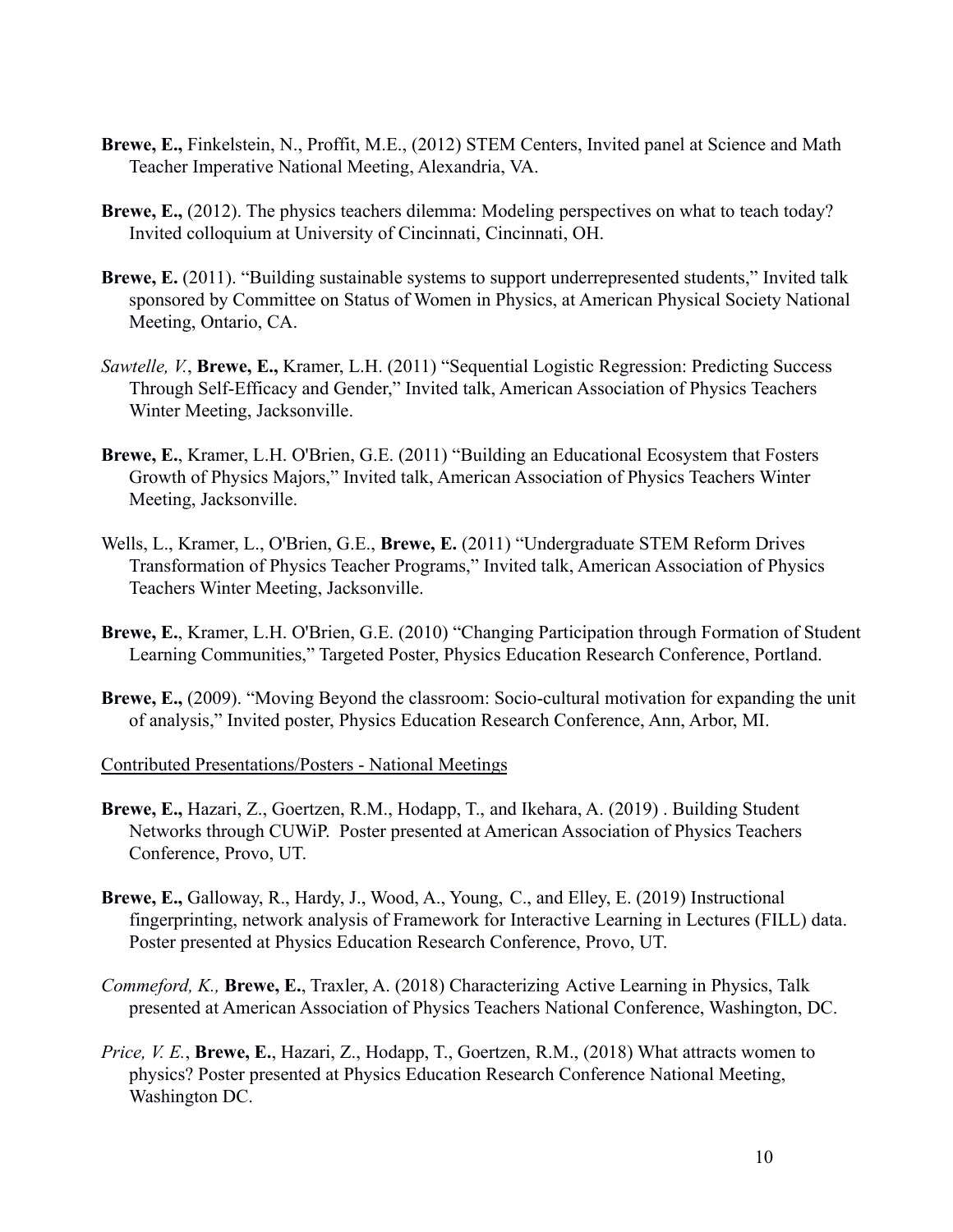- **Brewe, E.,** (2012). "A Model-centric Ontology for Physics" 85th National Association of Research in Science Teaching International Conference, Indianapolis, IN.
- *Manthey, S.,* & **Brewe, E.** (2011). Modeling a bacterial cell: An introduction to a model-based curriculum for biology. Poster session presented at the annual meeting of the National Association of Biology Teachers Conference, Anaheim, CA.
- *Rodriguez, I.,* Goertzen, R.M., **Brewe, E.,** Kramer, L.H. "Stages of Participation as Stages of Expertise," Contributed talk presented at the annual American Association of Physics Teachers Conference, Omaha, NE, July 2011
- *Rodriguez, I.,* Goertzen, R.M., **Brewe, E.,** Kramer, L.H. "Communicating Scientific Ideas: One Element of Physics Expertise," Contributed poster presented at the annual Physics Education Research Conference, Omaha, NE, July 2011
- *Samuels, N., Manthey, S.,* **Brewe, E.** "Cogenerative Teaching in a Physics and Everyday Thinking Course," Contributed talk presented at the annual American Association of Physics Teachers Conference, Omaha, NE, July 2011.
- Goertzen, R.M., **Brewe, E.,** Kramer, L.H., (2011). "Investigating the Creation of a Community of Physics Learners Contributed Poster," 84th National Association of Research in Science Teaching International Conference, Orlando.
- *Rodriguez, I.*, **Brewe, E**., Kramer, L.H., (2011). "Physics as a Community of Practice: A Qualitative Interview Study of Three University Physics Professors," 84th National Association of Research in Science Teaching International Conference, Orlando
- *Sawtelle, V*., **Brewe, E.**, Goertzen, R.M., Kramer, L.H., (2011). "Characterizing Self-Efficacy Opportunities in the Process of Modeling a Physical Phenomenon: A Study of Three Female Modeling Instruction Students." 84th National Association of Research in Science Teaching International Conference, Orlando
- *Durden, J.L.,* **Brewe, E.,** Kramer, L.H., (2011). "Seeding: Understanding Discourse Management in Modeling Instruction," Contributed Talk, American Association of Physics Teachers Winter Meeting, Jacksonville.
- Goertzen, R.M., **Brewe, E.,** Kramer, L.H., (2011). "Understanding an Individual's Sense of Community," Contributed poster, American Association of Physics Teachers Winter Meeting, Jacksonville.
- *Durden, J.L.,* **Brewe, E.**, Kramer, L.H., (2010). Negotiating the Reference Frame Shift: Impact of Appearance on Instruction, Contributed Poster, American Association of Physics Teachers Summer Meeting, Portland.
- *Sawtelle, V.*, **Brewe, E.,** Kramer, L.H. (2010). Predicting Success from Sources of Self-Efficacy: A Gender Study,Contributed Poster, American Association of Physics Teachers Summer Meeting,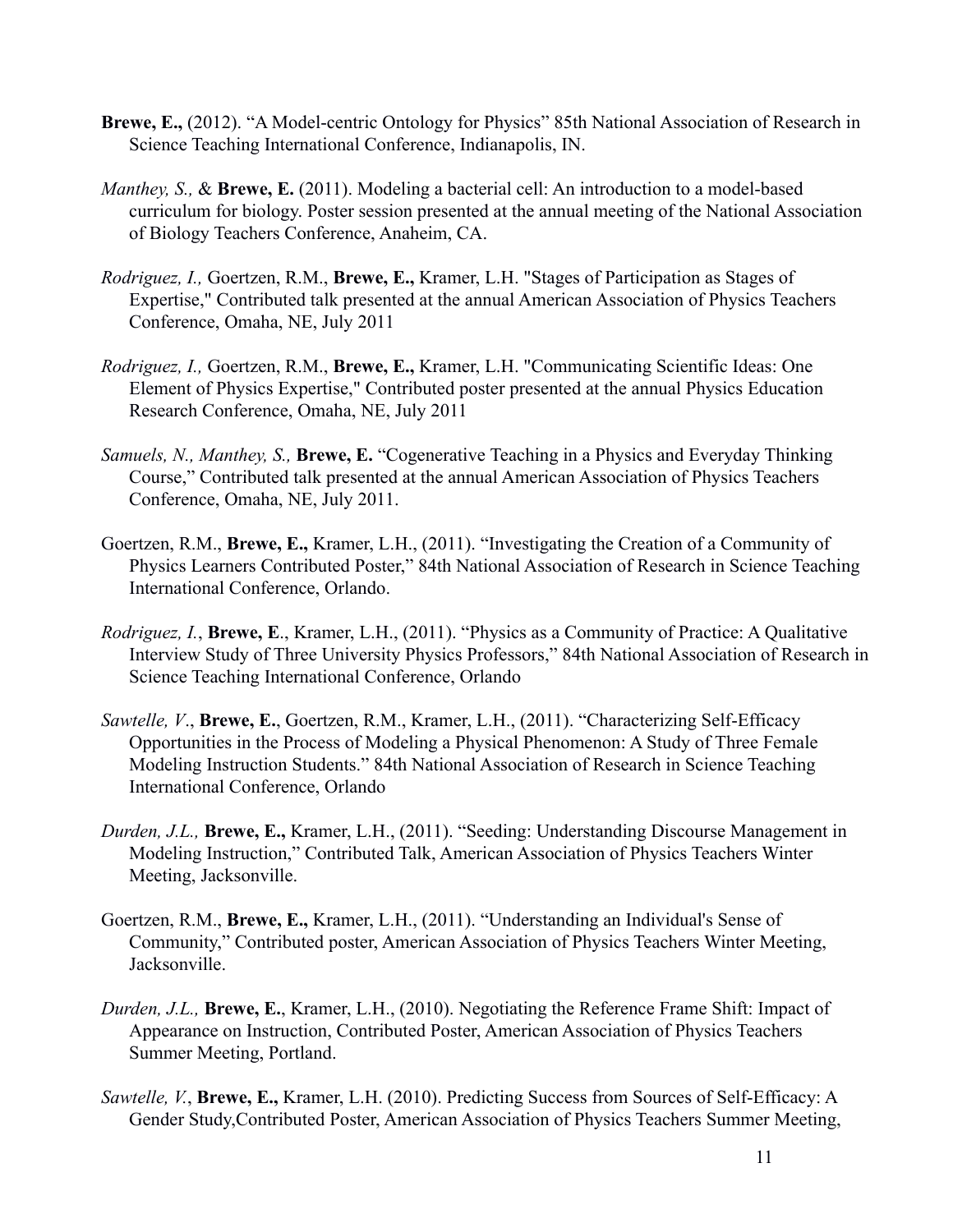Portland.

- *Samuels, N.,* Brookes, D.T., Lin, Y., **Brewe, E**., Kramer, L.H. (2010) A tool aid instructors and students to negotiate learning environments, American Association of Physics Teachers Summer Meeting, Portland.
- *Rodriguez, I.,* **Brewe, E.**, Kramer, L.H., (2010). Becoming a Physics Expert: A Qualitative Interview Study, American Association of Physics Teachers Summer Meeting, Portland
- *Sawtelle, V.,* **Brewe, E.**, Kramer, L.H. (2010). Positive Impacts of Modeling Instruction on Self-Efficacy, Contributed Poster, Physics Education Research Conference, Portland.
- Crenshaw, D., Wells, L., **Brewe, E.**, Kramer, L.H., (2010). Pedagogical Concepts and Strategies Evidenced in Learning Assistant Teaching Reflections, Contributed Poster, Physics Education Research Conference, Portland.
- *Samuels, N.,* **Brewe, E.**, Kramer, L.H., (2010). Creating Classroom Reform Using a Sociocultural Mediation Process, Contributed Poster, Physics Education Research Conference, Portland.
- *Durden, J.,* **Brewe, E.**, Goertzen, R.M., Kramer, L., (2010). Redefining the Instructor's Role as a "Transient" Group Member, Contributed Poster, Physics Education Research Conference, Portland.
- *Rodriguez, I.,* **Brewe, E**., Kramer, L.H., (2010). Constructing a Physics Expertise Model Contributed Poster, Physics Education Research Conference, Portland.
- **Brewe, E.,** Kramer, L.H. O'Brien, G.E. (2010) Establishing educational ecosystems: Evidence from physics education reform, Contributed Talk, American Educational Research Association National Meeting Denver, 2010.
- Kramer, L., **Brewe, E.,** Brookes, D.T., Furton, K., Lichter, J., Weeks, O., (2010). Transforming undergraduate and faculty practices through Scientific Learning, Contributed Poster, Howard Hughes Medical Institute Undergraduate Science Education Program Undergraduate Program Directors and Professors Meeting, Washington, DC.
- Edward, J., **Brewe, E.,** DiLascio, J., Kramer, L., (2010). GEMS: a Noyce Project in South Florida, Contributed Poster, National Science Foundation Robert Noyce Teacher Scholarship Program **Conference**
- **Brewe, E.,** Kramer, L., (2010). Modeling Instruction in Introductory Physics, The MORE Conference, Chicago.
- *Sawtelle, V.,* **Brewe, E.,** & Kramer, L. (2009). "I Think I Can: Investigating the Impact of Physics Problem Solving on Student Self-efficacy," Contributed poster, Physics Education Research Conference, Ann, Arbor, MI.

*Rodriguez, I.,* Palencia, J., **Brewe, E.,** Kramer, L., O'Brien, G., & Wells, L. (2009). "Impact of the FIU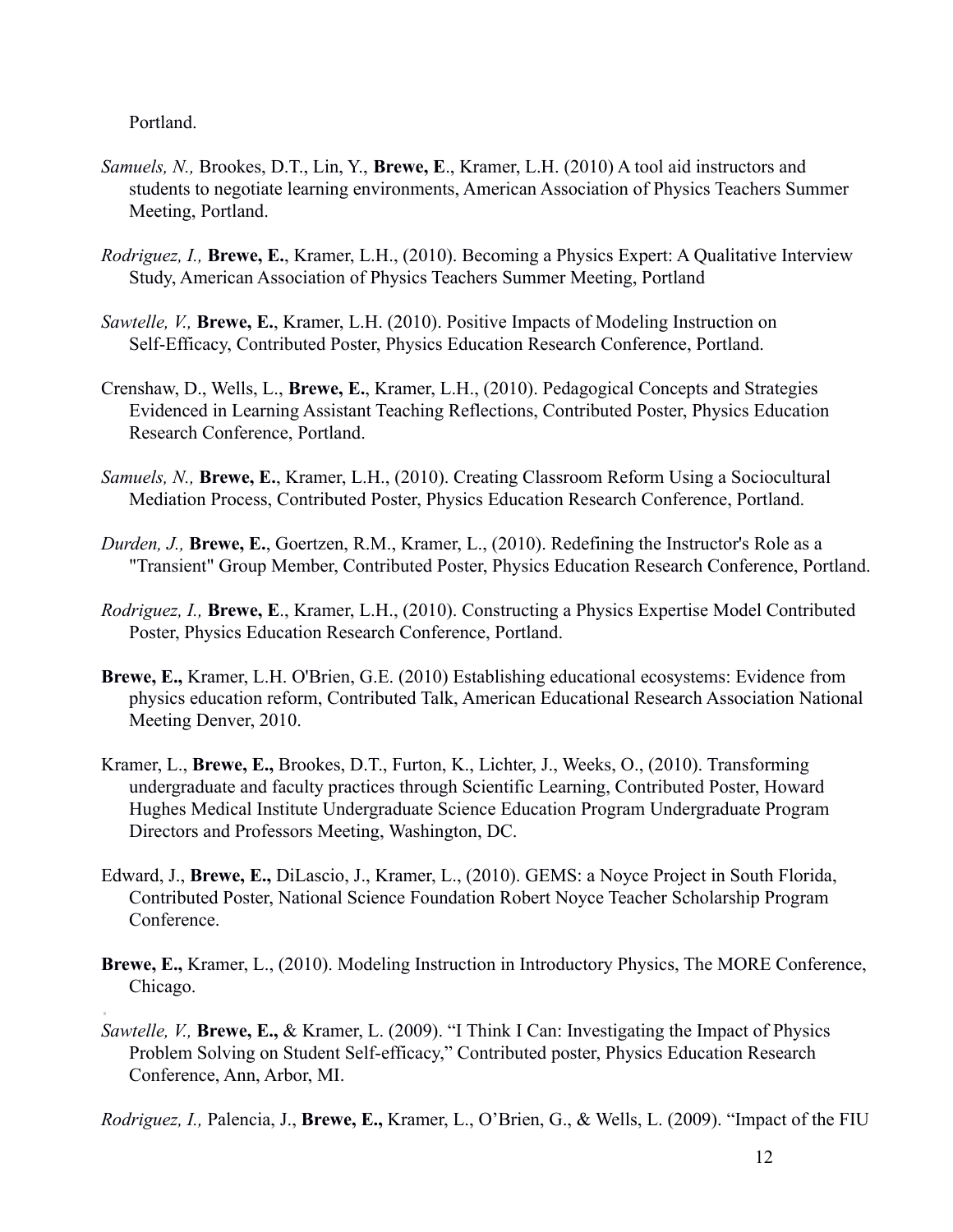PhysTEC Reform of Introductory Physics Labs," Contributed poster, Physics Education Research Conference, Ann, Arbor, MI.

- **Brewe, E**., (2009). "Investigating Student Communities with Network Analysis of Interactions in a Physics Learning Center," Contributed poster, Physics Education Research Conference, Ann, Arbor, MI.
- *Samuels, N.,* Rodriguez, L., **Brewe, E.,** & Kramer, L. (2009). "Take My Survey, Please!: Comparison of Survey Response Rates Across Four Administration Factors," Contributed poster, Physics Education Research Conference, Ann, Arbor, MI.

#### Contributed Presentations/Posters - Regional Meetings

- Goertzen, R.M., **Brewe, E.,** Kramer, L.H. (2011). Transforming Participation: A Case Study of an Introductory Physics Student in a Modeling Instruction Class, Contributed talk, COERC 2011: The Tenth Annual College of Education and Graduate Student Network Research Conference, Miami.
- *Sawtelle, V.,* **Brewe, E.,** Kramer, L.H., (2011). Sequential Logistic Regression: A Method to Reveal Subtlety in Self-Efficacy, Contributed Talk, COERC 2011: The Tenth Annual College of Education and Graduate Student Network Research Conference, Miami.
- *Samuels, N.,* **Brewe, E.,** (2011). Classroom Reform With CMPLE: A Cogenerative Mediation Process for Learning Environments, Contributed Talk, COERC 2011: The Tenth Annual College of Education and Graduate Student Network Research Conference, Miami.
- **Brewe, E.,** (2009). "Questions and methods: toward the frontiers in PER," Session organizer & planner, Foundations and Frontiers of Physics Education Research Conference, Bar Harbor, ME.
- **Brewe, E.,** (2009). "Threading Energy through the introductory physics curriculum," Physics Education Research Group Colloquium at University of Maryland.
- **Brewe, E.,** (2009). "The role of Modeling Instruction in establishing supportive environments for traditionally underrepresented students," National Association of Research in Science Teaching, Garden Grove, CA.
- **Brewe, E.,** (2008). "Modeling Instruction in introductory physics," Physics department colloquium at Florida International University.
- **Brewe, E.,** (2008). "Model building and use in introductory physics," Invited talk, Science and Math Teacher Conference, Orono, ME.
- **Brewe, E.,** (2008). "Modeling Workshop," Invited Workshop, Universidad Technologio de Monterrey, MX.
- **Brewe, E.,** (2008). "CHEPREO: A research and learning community realized," Contributed poster, PhysTEC National Conference, Austin, TX.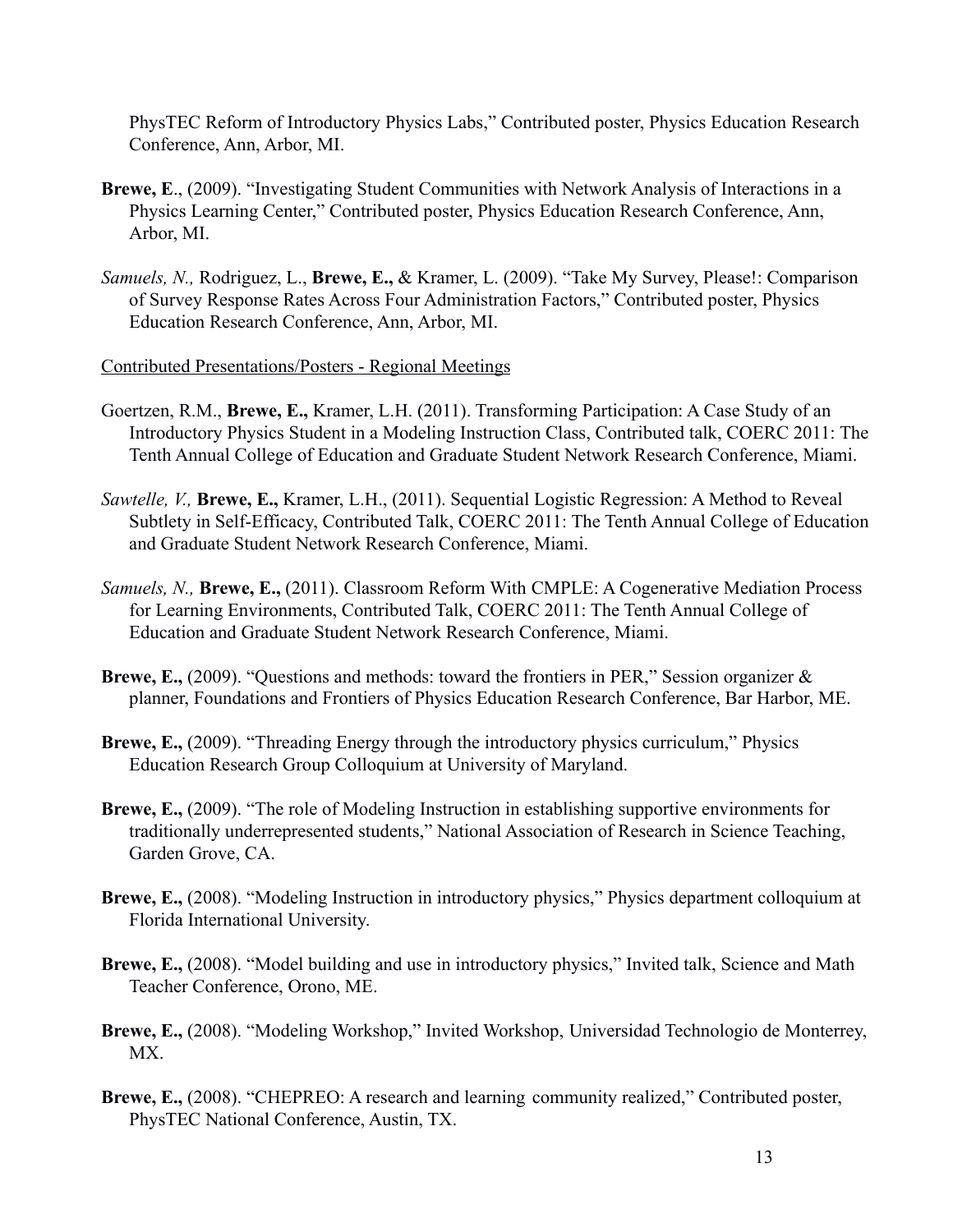- **Brewe, E.,** (2007). "Using educational outreach as a kernel for growing community at a Hispanic-Serving Institution," Invited poster, Physics Education Research Conference, Edmonton, Canada.
- **Brewe, E.,** (2007). "Modeling, the genesis of Models and the relationship with Cognitive Science," Invited poster, Physics Education Research Conference, Greensboro, NC.
- **Brewe, E., (**2006). "From physics to physiology, a spread of curricular reform," contributed poster, Physics Education Research Conference, Syracuse, NY.
- **Brewe, E.,** (2005). "Group problem-solving, a manifestation of Vygotsky's Zone of Proximal Development?" contributed poster, Foundations and Frontiers of Physics Education Research, Bar Harbor, ME.
- **Brewe, E.,** (2005). "Social construction of knowledge in a physics class," contributed talk, AAPT National Meeting, Salt Lake City.
- **Brewe, E.,** (2003). "The Energy Thread: An example of long-term conceptual, pedagogical and thematic coherence," invited talk, AAPT National Meeting, Madison.
- **Brewe, E.,** (2003). "Identifying expertise as a goal for introductory physics," invited poster Physics Education Research Conference, Madison.

# **FUNDED RESEARCH**

- Identifying Motivational Factors for Undergraduate Women Pursuing Physics Degrees. PI **Brewe, E**., National Science Foundation, PHY 2011766, 09/01/2020-08/31/2023, \$260,221.
- RAPID Collaborative Research: Faculty Networks Supporting Rapid Transitions to Online Physics Teaching During the COVID-19 Pandemic. PI - **Brewe, E.**, Traxler, A., National Science Foundation, DUE 2027958, 05/15/2020 - 04/30/2021, \$71,895.
- Collaborative Research: Characterizing Active Learning Environments in Physics: PI **Brewe, E.**, Traxler, A., National Science Foundation, DUE 1711017 08/01/2017-07/31/2020, \$226,343.
- Supplement to Transforming Modeling Instruction: PI **Brewe, E**., Kramer, L.H., National Science Foundation , DUE#1140706 7/15/2012-6/30/2015, \$26,335
- Exploring the Neural Mechanisms of Physics Learning CoPI **Brewe, E**., Laird, A., Pruden, S., National Science Foundation, 8/15/14-7/31/17, \$499,943
- FIUTeach CoPI **Brewe, E.,** Kramer, L.H., Fernandez, M.L. National Math and Science Initiative & UTeach Institute, 1/1/2014-12/31/2019, \$1,500,000.

Collaborative for Institutionalizing Scientific Learning at FIU- CoPI –**Brewe, E.,** Kramer, L.H.,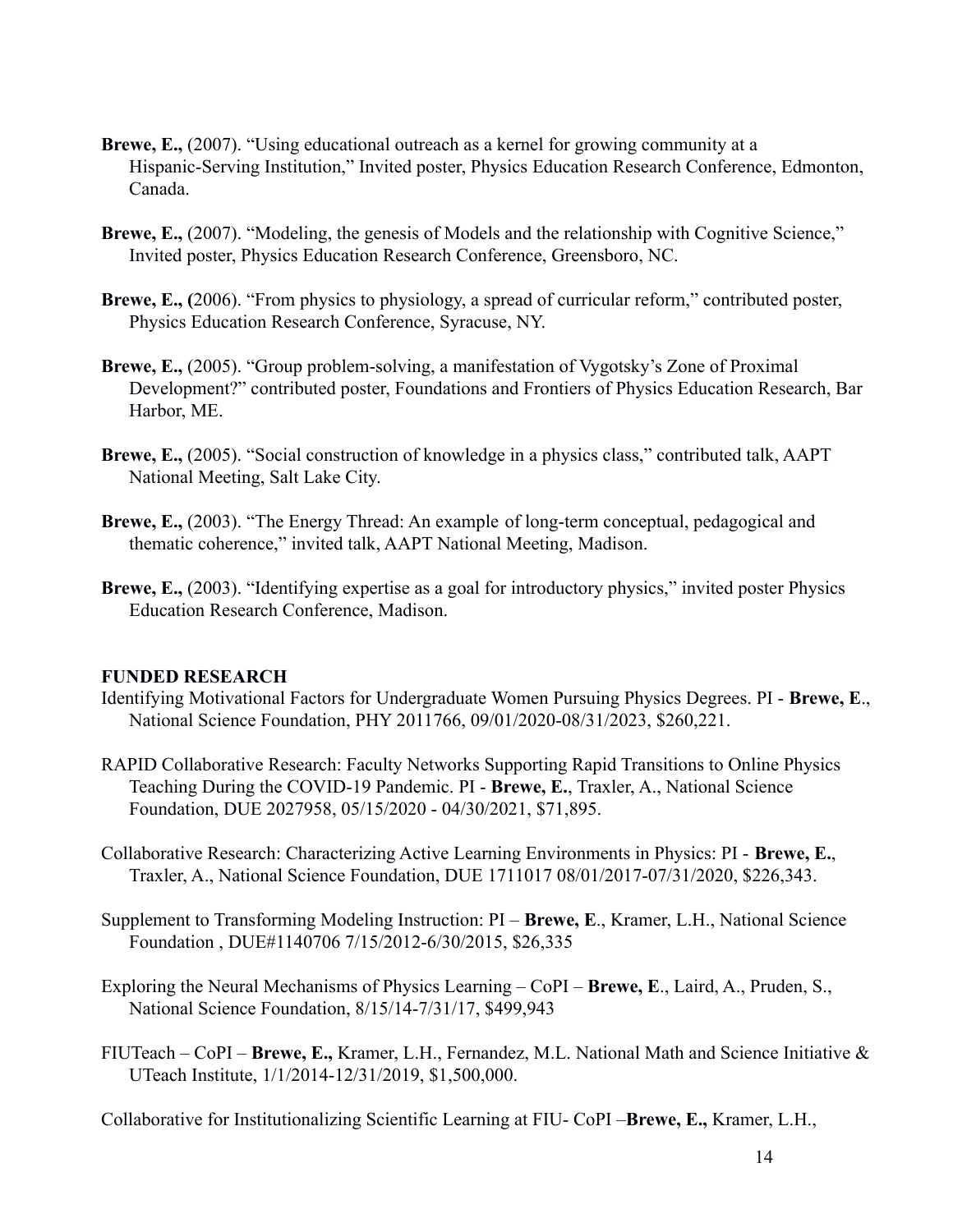Lowenstein, M., Edward, J., Rein, K., Howard Hughes Medical Institute, 10/1/2014-9/30/2019, \$1,500,000.

- Investigating Retention and Persistence with Network Analysis  **PI Brewe, E.,** Kramer, L.H., National Science Foundation, PHY -1344247, 9/15/13-8/31/16, \$406,106.
- Transforming Modeling Instruction: Developing Curriculum Materials for Faculty Adoption **PI-Brewe, E.**, Kramer, L.H., Goertzen, R.M. National Science Foundation, DUE#1140706 7/15/2012-6/30/2015, \$200,000.
- Pathways to Success- Kramer, L.H., **Brewe, E.**, Milani, M.: Office of Naval Research, 5/11-5/14, Awarded \$670,000.
- Video Resources for Learning Assistant Development (VRLAD) PIs: Vokos, S., **Brewe, E.,** Scherr, R. Goertzen, R.M.: PhysTEC, 8/11-8/12, Awarded \$9,258.
- Florida International University Science Collaborative (FSC), Principal Investigator, Kramer, L.; co-PIs, **Brewe, E**., Brookes, D., Furton, K., Lichter, J., & Weeks, O.,; Howard Hughes Medical Institute, 10/10 – 09/14, Awarded \$1,000,000.
- Physics Undergraduate Reform Network Alliance (PURNA), supplement to CHEPREO, Principal Investigator – Kramer, L.; co-PI, **Brewe, E**., National Science Foundation, 10/09-09/10, Awarded \$50,000.
- Get Educators in Math and Science (GEMS), Principal Investigator Edward, J.; co-PIs, **Brewe, E**., Graves, P., Kramer, L., Ruikim, P.; National Science Foundation, 01/09-12/12, Awarded \$749,976.
- An Inter-regional, grid-enabled, Center for High Energy Physics Research and Education Outreach at Florida International University (CHEPREO) Principal Investigator- Markowitz, P; co-PIs, **Brewe, E**., Kramer, L, O'Brien, G., Rodriguez, J.; National Science Foundation, 09/08-08/13, Awarded \$4,980,000 – Education Outreach component is \$2,490,000.

# **OFFICES HELD IN PROFESSIONAL SOCIETIES**

President, Hawaii Association of Physics Teachers, 2004-2006 Committee Member, American Association of Physics Teachers Research in Physics Education Committee, 2009-2011. Committee Member, American Physical Society Committee on Education, 2011-2013. Advisory Panelist, FIU Center for Art of Teaching, 2011-present. Advisory Panelist, PERCentral website design, 2012-2014. Organizing Committee, Chair, Topical Group on Physics Education Research, APS, 2012-14. Secretary, American Modeling Teacher Association, 2013-2014. Advisory Board Member, Introductory Physics for Life Science Conference, 2013-2014. Member, APS Task Force on the April Meeting, 2013-2014. Chair, APS Topical Group on Physics Education Research, 2014. External Evaluator APS Conferences for Undergraduate Women in Physics (2014-present) Past-Chair, APS Topical Group on Physics Education Research, 2015.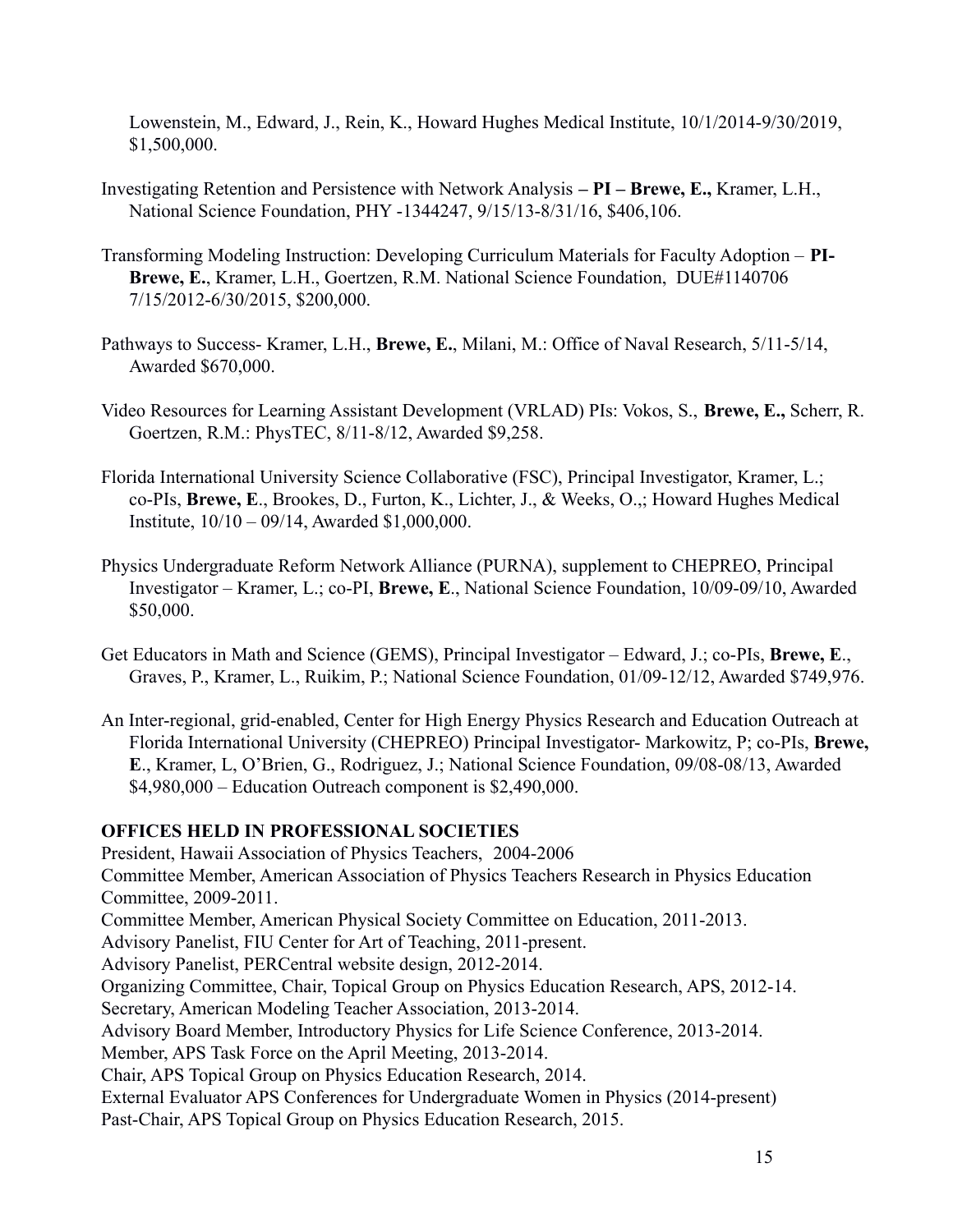Chair, APS Education Policy Committee, 2017-2018.

Editorial Board Member, Physical Review - Physics Education Research, 2017-2019.

Rochester Institute of Technology, Physics Department Advisory Board Member, 2017.

Research Committee, American Modeling Teachers Association, 2017-2019.

National Advisory Board, Introductory Physics for Life Sciences Portal, 2017-2020.

Advisory Committee, Longitudinal study of IPLS - Swarthmore, 2017-2020.

Advisory Committee, Next Generation PET, 2016-2020.

External Evaluator, PhysTEC, 2017-2018.

National Advisory Committee, STEP UP Project, 2018-present.

American Physical Society, Forum on Education, Vice Chair, 2020.

American Physical Society, Forum on Education, Chair Elect, 2021.

American Physical Society, Committee on Education, 2021-present.

International Handbook on Physics Education Research - Section Co-Editor - with Eugenia Etkina, 2021

Physics Education Research Conference Co-organizer, 2021

# **HONORS AND AWARDS**

Florida International University, Top Scholar, 2014. American Physical Society, Five Sigma Award for Outstanding Physics Policy Advocacy, 2018. American Physical Society, Fellow, 2018. American Physical Society, Outstanding Referee, 2020.

# **OTHER PROFESSIONAL ACTIVITIES AND PUBLIC SERVICE**

**Reviewer:** American Journal of Physics American Physical Society – PhysTEC CBE-Life Science Education Complexity European Journal of Physics Evidence and Policy International Journal of Science Education Journal of Educational Psychology National Science Foundation Physical Review –Physics Education Research Physica A Physics Education Research Conference The Physics Teacher Science Education

**Member:** American Association of Physics Teachers American Physical Society International Network of Social Network Analysis Network Science Society

# **Undergraduate Research Students**

Nadia Lustig Physics 5/2009-8/2009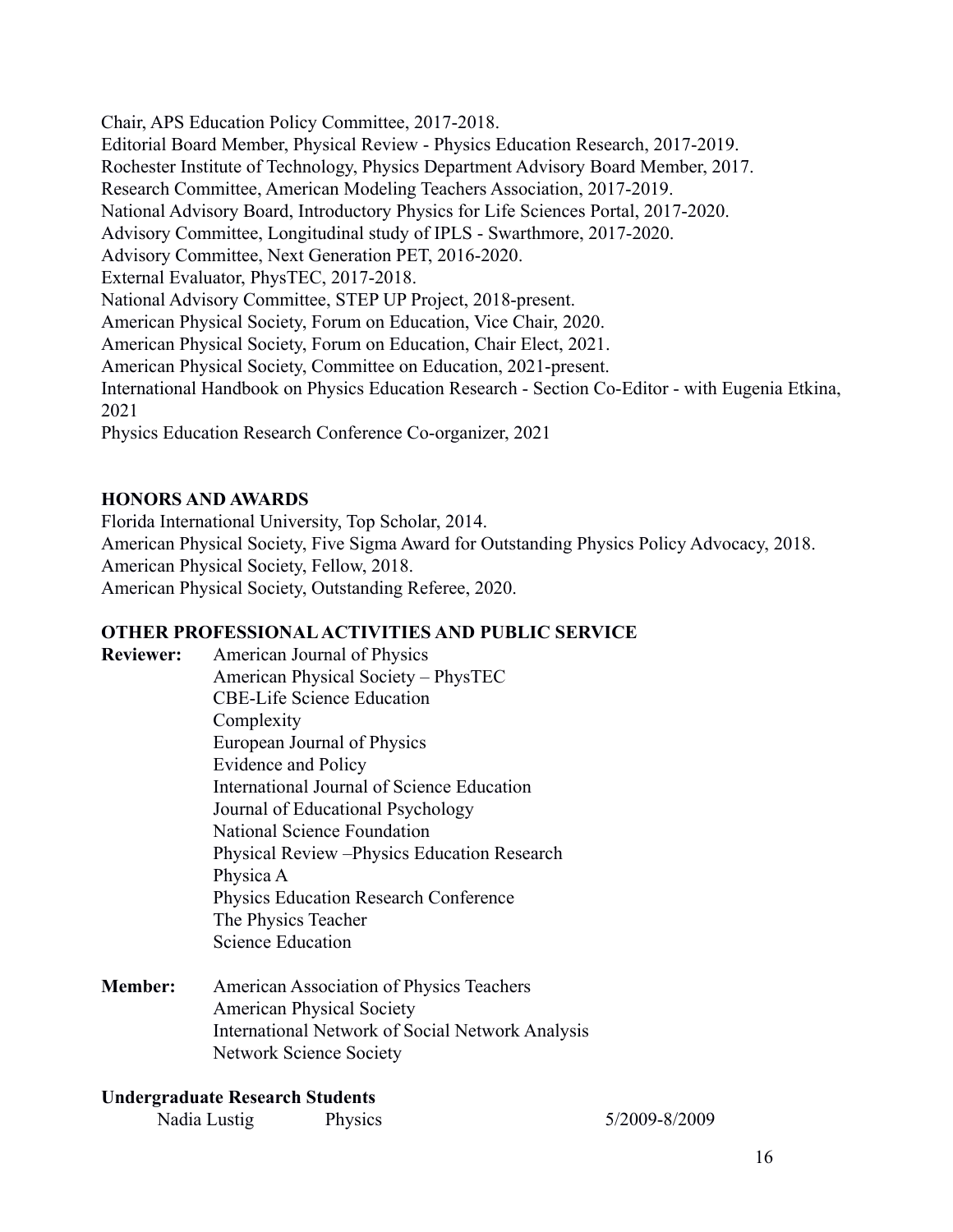| Maria Paula Angarita Physics     |                                | $9/2011 - 5/2011$  |
|----------------------------------|--------------------------------|--------------------|
| Sean Stewart                     | Physics                        | $9/2011 - 8/2013$  |
| Jonathan Mahadeo                 | Physics                        | $9/2011 - 9/2014$  |
| Owen McCrossan                   | Physics                        | $9/2017 - 6/2018$  |
| Roy Smith                        | Physics                        | $9/2018 - 6/2019$  |
| Tuong Lam                        | Physics                        | $9/2019 - 6/2020$  |
| Adam Ikehara                     | Physics                        | $9/2018$ - present |
| Sarah Scanlin                    | Engineering                    | 5/2020-8/2020      |
| <b>Graduate Student Advisees</b> |                                |                    |
| Vashti Sawtelle**                | Ph.D. Physics                  | December 2011      |
| Idaykis Rodriguez**              | Ph.D. Physics                  | May 2013           |
| Geraldine Cochrane               | Ph.D. Curriculum & Instruction | December 2013      |
| Teo Cooper                       | Ed.D. Curriculum & Instruction | May 2015           |
| Seth Manthey                     | Ph.D. Curriculum & Instruction | December 2015      |
| <b>Binod Nainabasti</b>          | Ph.D. Physics                  | December 2016      |
| Remy Dou                         | Ph.D. Curriculum & Instruction | May 2017           |
| Feng Li                          | Ph.D. Curriculum & Instruction | December 2017      |
| Daryl McPadden***                | Ph.D. Physics                  | May 2018           |
| Jessica Bartley                  | Ph.D. Physics                  | December 2018      |
| Kelley Commeford                 | Ph.D. Physics                  | March 2021         |
| Virginia Price                   | Ph.D. Physics                  | (anticipated 2022) |
| Justin Gambrell                  | Ph.D. Physics                  | (anticipated 2024) |
| Maxwell Franklin                 | Ph.D. Physics                  | (anticipated 2025) |
| Colin Green                      | M.S. Physics                   | (anticipated 2022) |
| Jillian Mellen                   | M.S. Physics                   | anticipated 2022)  |

\*\* Recognized as Worlds Ahead Graduate

\*\*\*National Science Foundation Graduate Research Fellowship Awardee

#### **Post-Doctoral Researcher Mentored**

Renee-Michelle Goertzen, Adrienne Traxler, Hagit Kornreich-Leshem, Justyna Zwolak, Seth Manthey

# **Collaborators**

Jessica E. Bartley, (FIU); Emily R. Boeving (FIU); Katherine L. Bottenhorn (FIU); Elsa I. Bravo (FIU); David Brookes (Chico); Jesper Bruun (University of Copenhagen); Geraldine Cochrane, (Florida International University); Kelley Commeford (Drexel); Todd J. Cooke, (University of Maryland); Melissa Dancy, (University of Colorado); Jorge de la Garza (Monterrey); Remy Dou, (FIU); Jared Durden; Thomas Foster, (Southern Illinois University); Kenneth Furton, (FIU); Renee Michelle Goertzen, (American Physical Society); Kathy Harper, (The Ohio State University); Zahra Hazari (FIU); Charles Henderson, (Western Michigan University); Theodore Hodapp (APS); Leon Hsu, (University of Minnesota); David Jones, (FIU); Laird H. Kramer, (FIU); Angela R. Laird, (FIU); Robert W. Laird, (FIU); May Lee, (University of Colorado); Daryl McPadden (Michigan St. Univ.); Seth Manthey, (FIU); Binod Nainabasti (FIU); Alina Nazareth (FIU); George E. O`Brien, (FIU); Rosalie Odean (FIU); Priscilla Pamela (FIU); Nancy J. Pelaez (Purdue); Geoff Potvin (FIU); Virginia E. Price (Drexel); Shannon M. Pruden (FIU); Idaykis Rodriguez, (FIU); Nathan Samuels, (FIU); Cody